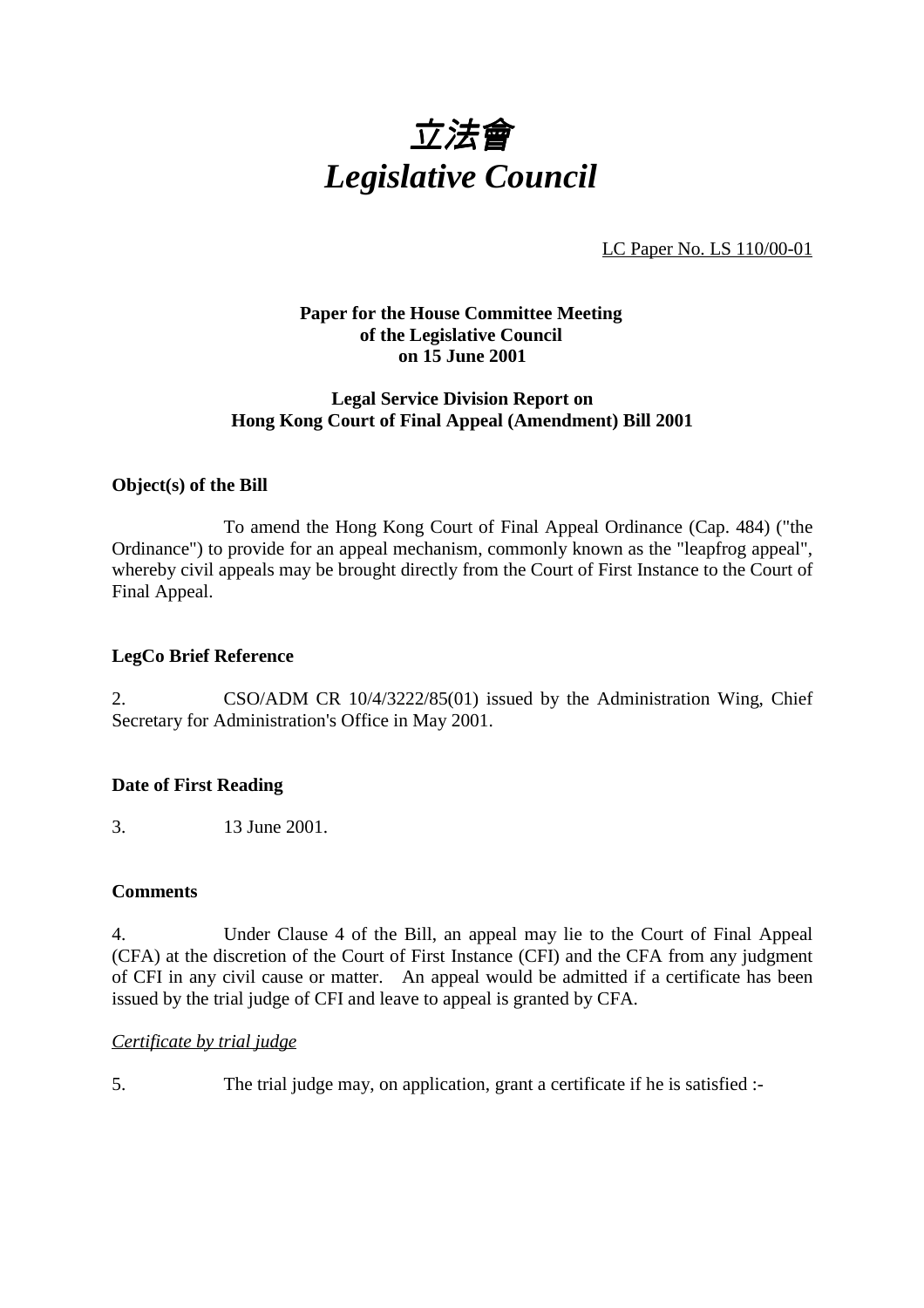- (a) that a point of law of great general or public importance is involved in his decision in the proceedings and that -
	- (i) it relates wholly or mainly to the construction of an Ordinance or subsidiary legislation, and has been fully argued in the proceedings and fully considered in the judgment of the judge in the proceedings; or
	- (ii) it is one in respect of which the judge is bound by a decision of the Court of Appeal (CA) or CFA in previous proceedings, and was fully considered in the judgments given by CA or CFA in those previous proceedings; or
	- (iii) if it relates wholly or mainly to the construction of the Basic Law, such point of law is one in respect of which the judge is bound by a decision of the Court of Appeal (CA) or CFA in previous proceedings, and was fully considered in the judgments given by CA or CFA in those previous proceedings;
- (b) a sufficient case for appeal has been made out; and
- (c) all parties to the proceedings consent to the grant of the certificate.

6. An application for the certificate shall be made immediately after the trial judge gives judgment in the proceedings. However, the judge may in any particular case entertain such application within 14 days after the judgment is given or within such other period as may be prescribed by rules of court. The decision of the judge is final.

## *Leave to appeal*

7. Within 28 days from the date on which the certificate is granted, or such extended time as may be allowed, an application for leave to appeal may be made to the Appeal Committee of CFA. The Appeal Committee may determine the application without a hearing. If it appears to the Committee that it is expedient to grant leave, it may do so and may impose such conditions as it considers necessary.

## *Cases excluded*

- 8. No appeal shall lie under the new section 27B :
	- (a) where by virtue of any enactment, no appeal would lie from the decision of the judge of CFI or from the decision of the Court of Appeal;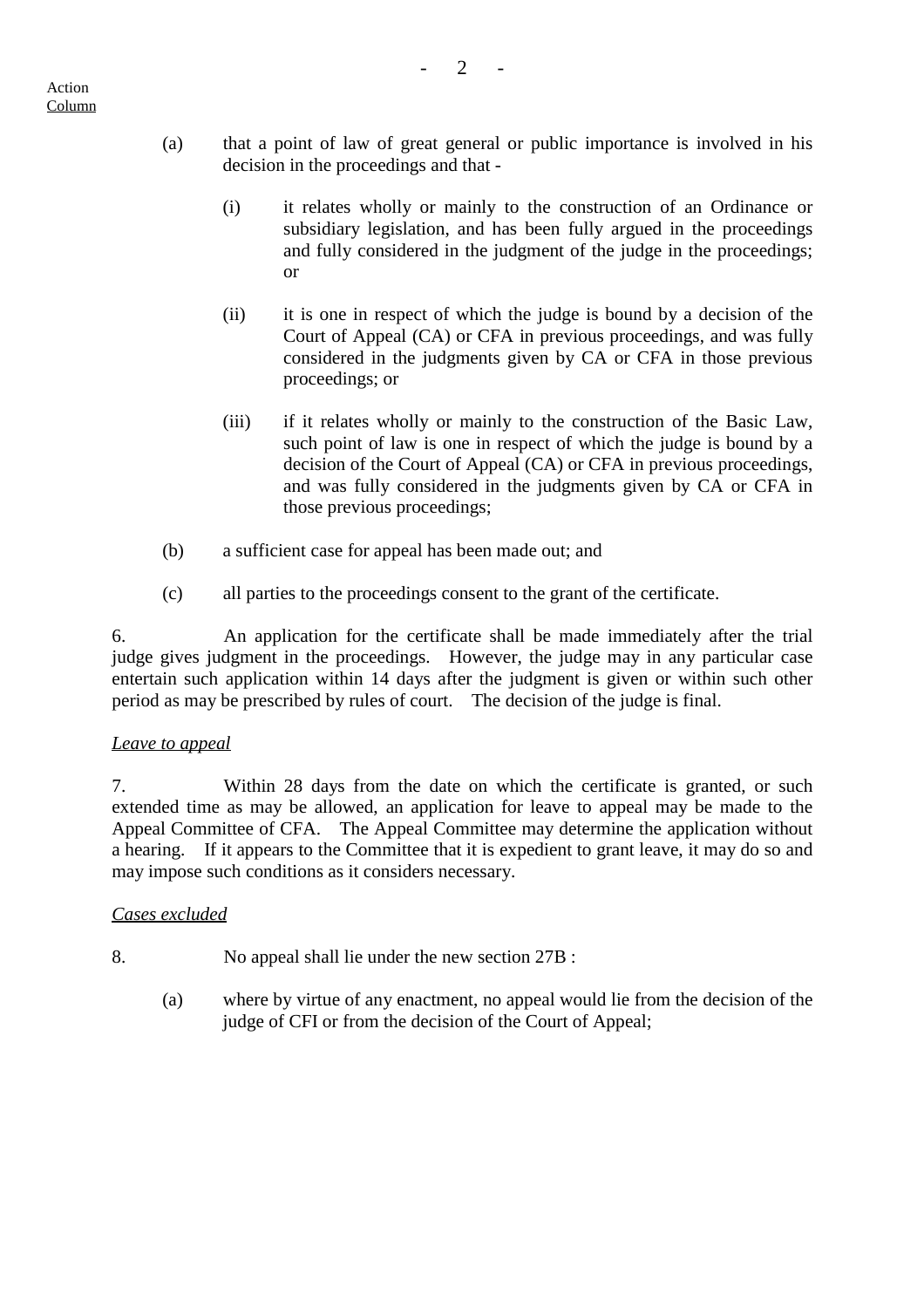- (b) unless it appears to the judge that it would be a proper case for granting leave to appeal where by virtue of any enactment no appeal would lie except with leave;
- (c) where the decision of the judge or order is made in the exercise of jurisdiction to punish for contempt of court.

9. If the Bill is passed, it would come into operation on a day to be appointed by the Chief Justice by notice in the Gazette. It would not apply to any judgment of CFI given before the commencement of the proposed amendments.

# **Public Consultation**

10. According to the Brief, the Law Society of Hong Kong and the Hong Kong Bar Association have been consulted and supported the Bill.

# **Consultation with the LegCo Panel**

11. An information paper has been circulated to Members of the LegCo Panel on Administration of Justice and Legal Services in May 2001. The proposed amendments were discussed by Panel Members of the last Term and an extract of minutes of the Panel meeting on 18 April 2000 is at the **Annex**.

## **Conclusion**

12. The Legal Service Division is seeking clarification from the Administration on certain technical issues. A further report will be issued.

Encl

Prepared by

Wong Sze-man, Bernice Assistant Legal Adviser Legislative Council Secretariat 14 June 2001

Bill/B/50/00-01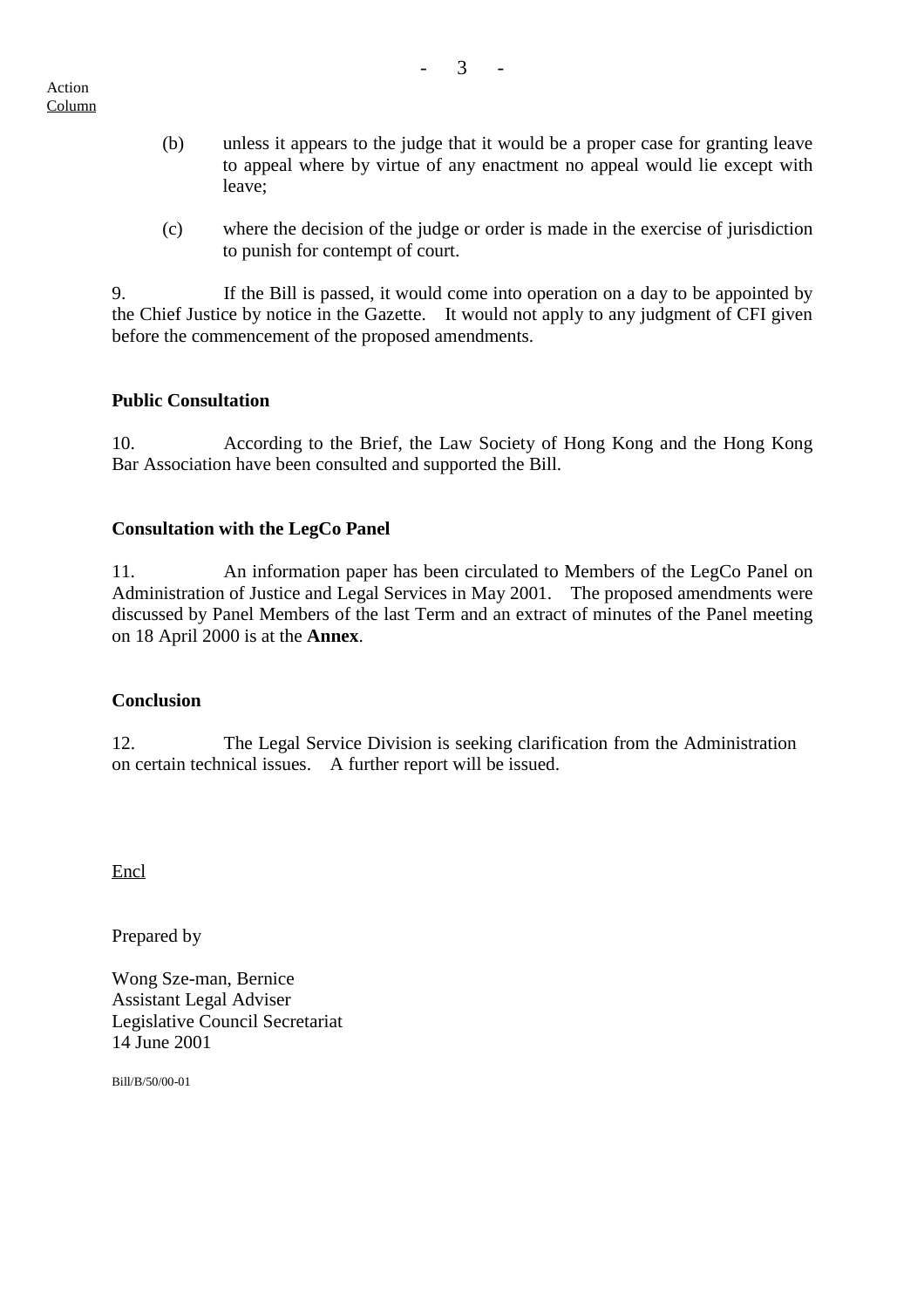# **Annex** 立法會 *Legislative Council*

LC Paper No. CB(2)1956/99-00

 (These minutes have been seen by the Administration)

Ref : CB2/PL/AJLS

# **Legislative Council Panel on Administration of Justice and Legal Services**

# **Minutes of meeting held on Tuesday, 18 April 2000 at 4:30 pm in Conference Room A of the Legislative Council Building**

## x x x x x x x x x x x x x x x

# **V. "Leapfrog" appeals to the Court of Final Appeal** (LC Paper No. CB(2)1969/98-99(05) - Submission dated 7 May 1999 from the Law Society of Hong Kong (issued for the meeting on 15 June 1999) (LC Paper No. CB(2)1698/99-00(04))

24. The Chairman said that during the passage of the Court of Final Appeal Ordinance (Cap. 484) in 1995, the proposal of introducing a leapfrog procedure by which civil appeals could, in certain cases, bypass the Court of Appeal and go direct to the CFA was proposed by the Bar Association. The Administration did not agree with the Bar Association's proposal. Its preference was to allow the CFA to operate, at least initially, according to the system which prevailed in respect of the Privy Council. The Administration agreed, however, that the possibility of introducing a leapfrog procedure could be revisited after the CFA had been established for a number of years and its reputation established. At the Panel meeting on 15 June 1999, the Administration agreed to review the proposal and had now prepared a paper which set out its provisional views for members' consideration.

25. Referring to the paragraph 33 of the Administration's paper which detailed the leapfrog procedure proposed by the Administration, SG(Ag) said that the Administration's proposal was similar to that proposed by the Bar Association and the Law Society, which in effect broadly followed the United Kingdom (UK)'s leapfrog procedure under sections 12 and 13 of the Administration of Justice Act 1969. SG(Ag) however proposed that questions of the interpretation of the Basic Law would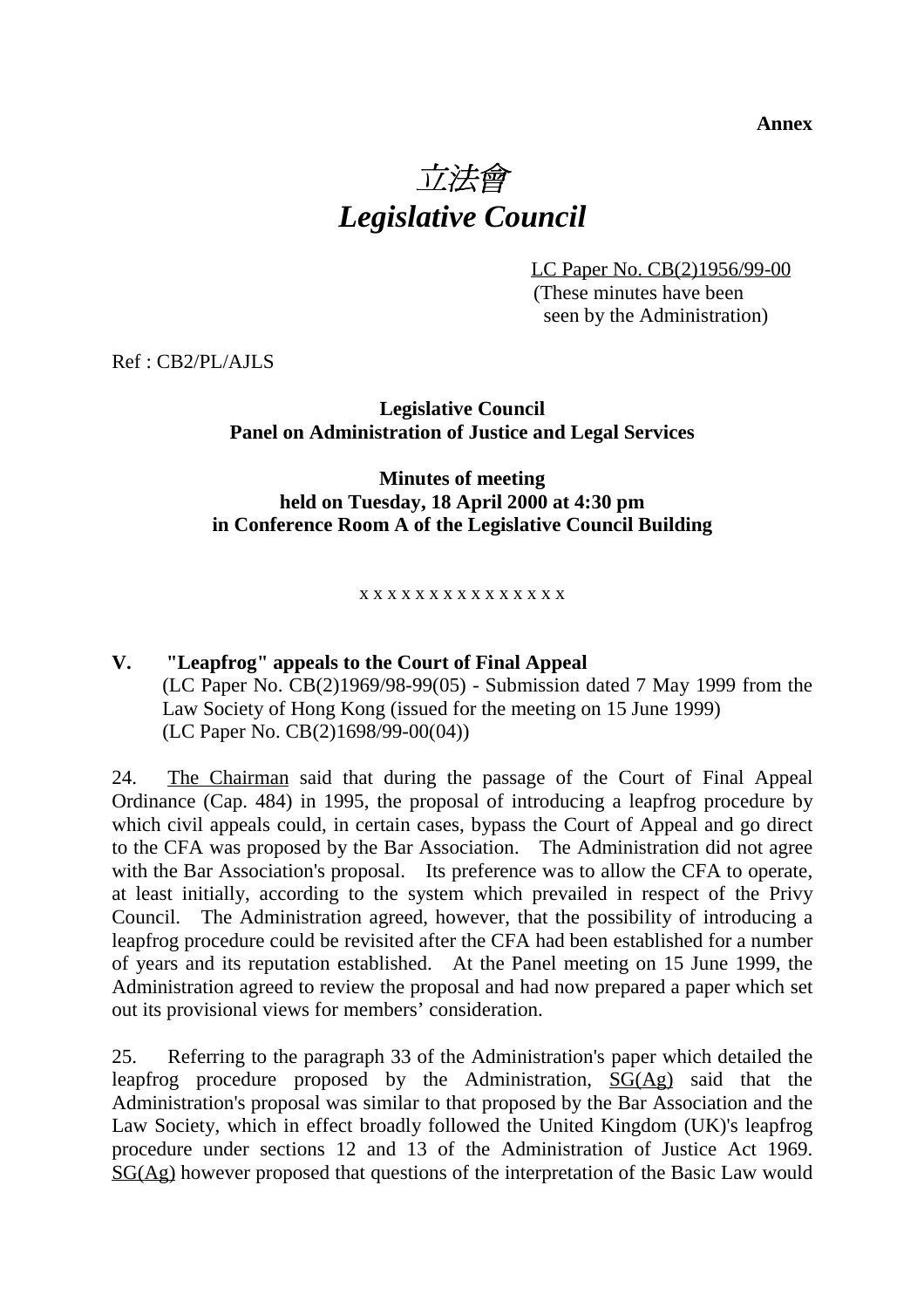be excluded from the leapfrog procedure, except where the Court of Appeal was bound either by its own decision or a decision of the CFA.  $SG(Ag)$  further said that in coming up with the leapfrog procedure proposal, research had been undertaken to see if other jurisdictions, i.e. Australia, Malaysia, New Zealand, Singapore, South Africa and Canada, had comparable leapfrog procedures. The findings showed that although Canada was the only other jurisdiction having a formal leapfrog procedure, its procedure was rather widely drafted and infrequently used. As such, the Administration concluded that the Canadian leapfrog procedure was not a good model and had therefore chosen the tighter approach of the UK system.

26. In reply to the Chairman's enquiry about the advantages and disadvantages of a leapfrog procedure, SG(Ag) referred members to paragraphs 8 and 9 of the paper which set out the detailed arguments for and against a leapfrog procedure. essence, SG(Ag) said that the advantages were that the parties were spared the need of first appealing to the Court of Appeal by going straight to the CFA thereby saving time and costs. On the other side, there were concerns that the CFA should not be deprived of the expository judgments of the Court of Appeal. Also, it was in practice not easy to identify at first instance the cases which were suitable to go straight to the CFA or the points which required to be argued there. As such, the approach that was adopted in the UK was only to allow leapfrogging in restricted circumstances, namely, it should firstly be a civil case, and secondly the issue either had to be related to a matter of statutory interpretation which by definition involved a very confined issue or to a point of law which had been the subject of a previous decision of the Court of Appeal or the House of Lords.

27. The Chairman further asked whether the Administration had sought the views of the Judiciary on the leapfrog procedure.  $SG(Ag)$  replied that the Judiciary had no objection to the introduction of a leapfrog procedure with the same requirements as applied in the UK, adapted as appropriate to Hong Kong, including the requirements that leave be obtained from the Appeal Committee of the CFA. The procedure would not apply to District Court cases or other cases where appeals went to the Court of Appeal.  $SG(Ag)$  however pointed out that the Judiciary had expressed the view that questions concerning the interpretation of the Basic Law should be excluded from the leapfrog procedure for the time being, given that the Basic Law was the constitution under the new order and the jurisprudence had to be developed.

28. Deputy Judiciary Administrator (Development) (DJA(D)) said that the Judiciary was generally agreeable to the proposed leapfrog procedure, save for a minor modification to paragraph 33(6) of the paper by replacing the word "will" in "which will determine without a hearing" with "may" so as not to restrict the discretion of the Appeal Committee of the CFA as to whether a hearing should be ordered or not. DJA(D) said that the Administration was agreeable to this amendment proposed by the Judiciary.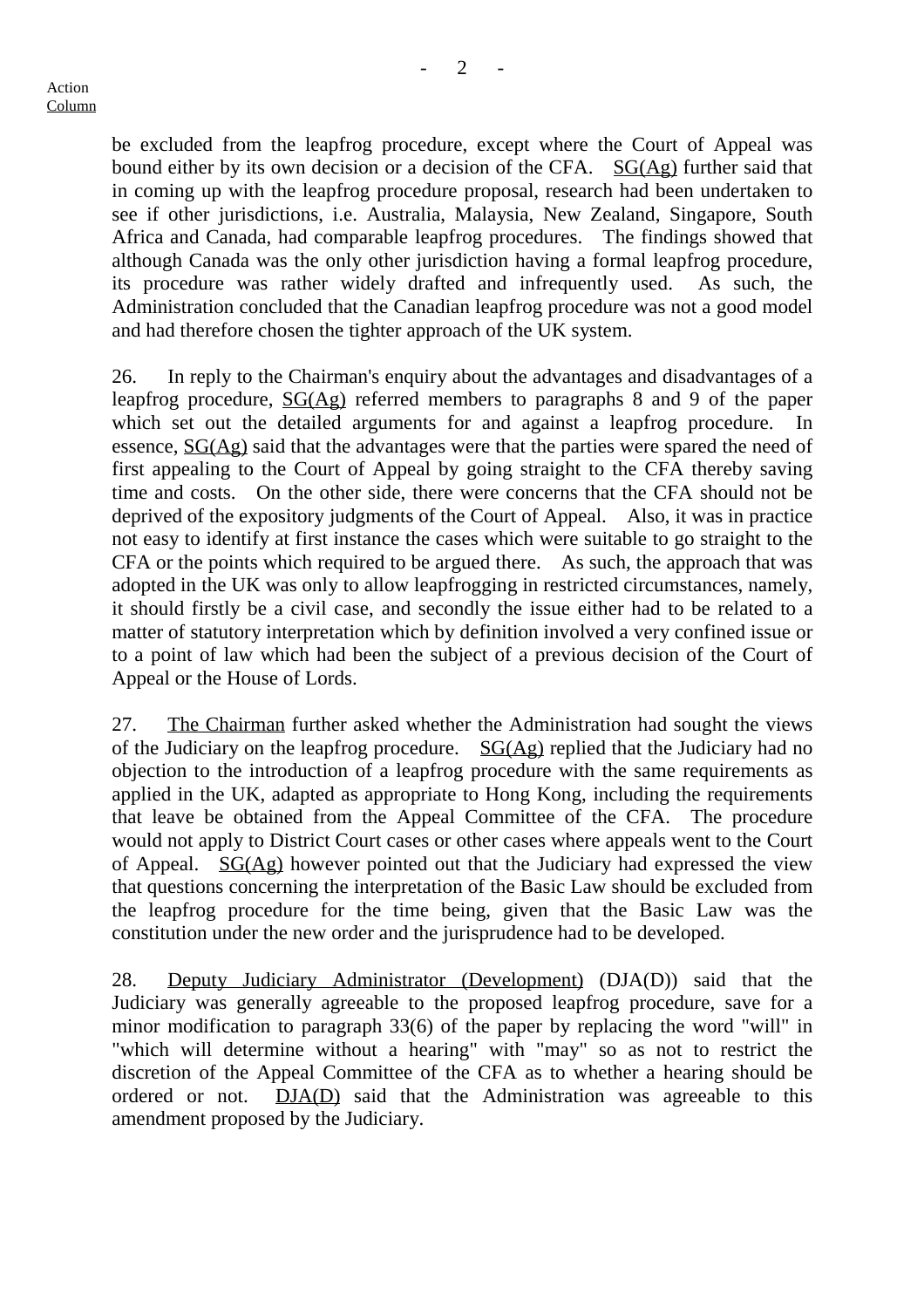29. The Chairman agreed that a point of law relating to the Basic Law might only leapfrog if, in respect of it, the trial judge was bound by a decision of the Court of Appeal or the CFA and it had been fully considered in the judgments given by the Court of Appeal or the CFA. She however pointed out that the LAU Kong-yung case was heard by the CFA without first being considered by the Court of Appeal. SG(Ag) expressed the view that this case was not concerned with leapfrogging, since the Court of Appeal had heard the case before it went to the CFA.

30. Mr Martin LEE expressed support for the proposed leapfrog procedure as set out in paragraph 33 of the Administration's paper to avoid abuse of the system. He however was of the view that where a quick resolution was needed to restore public order, such as a strike, consideration could be given to allowing the case to go straight to the CFA for a ruling if all parties to the proceedings agreed to leapfrog.

31. Mr LEE further said that if at the outset the cases which were suitable to go to the CFA and the points which were required to be argued there could be identified, the judges who would preside at the trial should be told of such situation at the pre-trial review stage. Mr LEE pointed out that there were two advantages for doing so. Apart from the fact that the judges would not decide the cases on another point of law, the counsels would be encouraged to have full arguments in the proceedings thereby satisfying one of the conditions for a leapfrog appeal to the CFA as set out in the first half of paragraph 33(3) of the Administration's paper which stated that the point of law must have been fully argued in the proceedings and fully considered in the judgment of the trial judge in the proceedings.

32. SG(Ag) agreed to consider Mr LEE's suggestions. He further said that prior to the introduction of the leapfrog procedure, the Administration would consult the Bar Association, the Law Society and the Panel on the implementational details of the leapfrog procedure.

33. Mrs Miriam LAU said that the suggestion made by Mr Martin LEE in paragraph 30 above warranted consultation with the Bar Association and the Law Society, as it would invariably impose an obligation on counsel to decide at the very beginning whether a case was suitable to go to the CFA and the points of law to be argued. The Chairman echoed Mrs LAU's view, and further expressed reservation about the desirability of encouraging this kind of decision at so early a stage. Moreover, any sensible judge, having heard the views of counsel at the pre-trial review stage, would most likely adopt a wait and see attitude.

34. Noting that the leapfrog procedure would be introduced by way of amending the CFA Ordinance, the Chairman asked about the legislative timetable. Assistant Director of Administration replied that it was the Administration's aim to introduce the amendments into LegCo in the next legislative session.